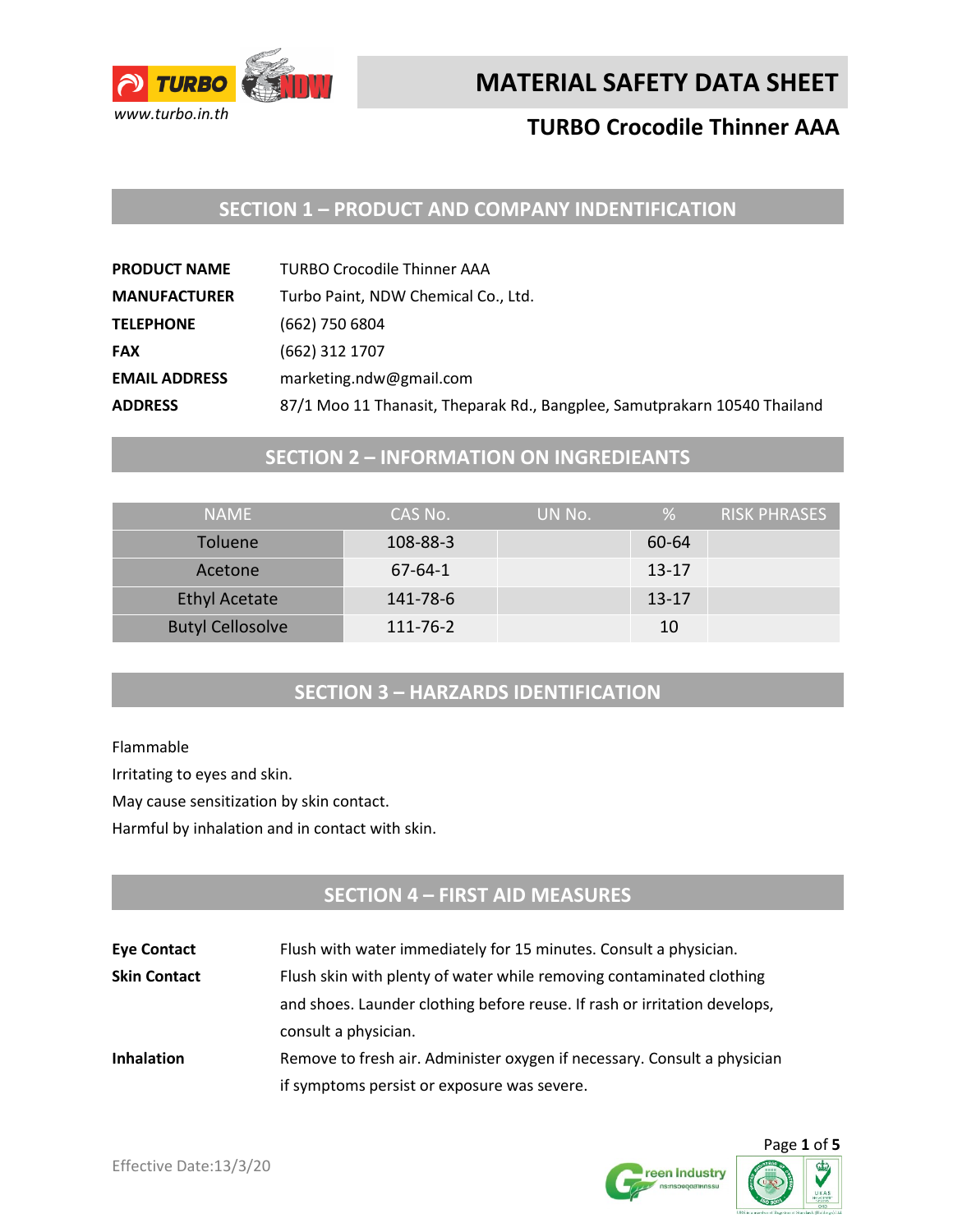

# **MATERIAL SAFETY DATA SHEET**

## **TURBO Crocodile Thinner AAA**

**Ingestion** If swallowed do not induce vomiting. Seek immediate medical attention.

#### **SECTION 5 – FIRE AND EXPLOSION HAZARD DATA**

**Extinguishing Media** Recommended: alcohol resistant foam, CO2, powders, water spray. **Recommendations** Fire will produce dense black smoke. Exposure to decomposition products may cause a health hazard. Appropriate breathing apparatus may be required. Cool closed containers exposed to fire with water. Do not release runoff from fire to sewers or waterways.

#### **SECTION 6 – ACCIDENTAL RELEASE MEASURES**

**Personal Precautions** Exclude sources of ignition and ventilate the area. Avoid breathing vapor or mist. Refer to protective measures listed in sections 7 and 8. **Spill Spill** Contain and collect spillage with non-combustible absorbent materials, e.g. sand, earth, vermiculite, diatomaceous earth and place in container for disposal according to local regulations (see section 13). Do not allow to enter drains or watercourses. Clean preferably with a detergent; avoid use of solvents. If the product contaminates lakes, rivers or sewage, inform appropriate authorities in accordance with local regulations.

#### **SECTION 7 – HANDLING AND STORAGE**

**Handling** Do not get in eyes, on skin, or on clothing. Keep container tightly closed when not in use. Wear personal protection equipment. Do not breathe vapors. Wash thoroughly after handling. If pouring or transferring materials, ground all containers and tools. Do not weld, heat, cut or drill on full or empty containers. Avoid breathing vapors or spray mist. **Storage** Keep away from heat, sparks, open flames and oxidizing agents. Keep containers closed. Store in a cool, dry place with adequate ventilation.

## **SECTION 8 – EXPOSURE CONTROLS / PERSONAL PROTECTION**

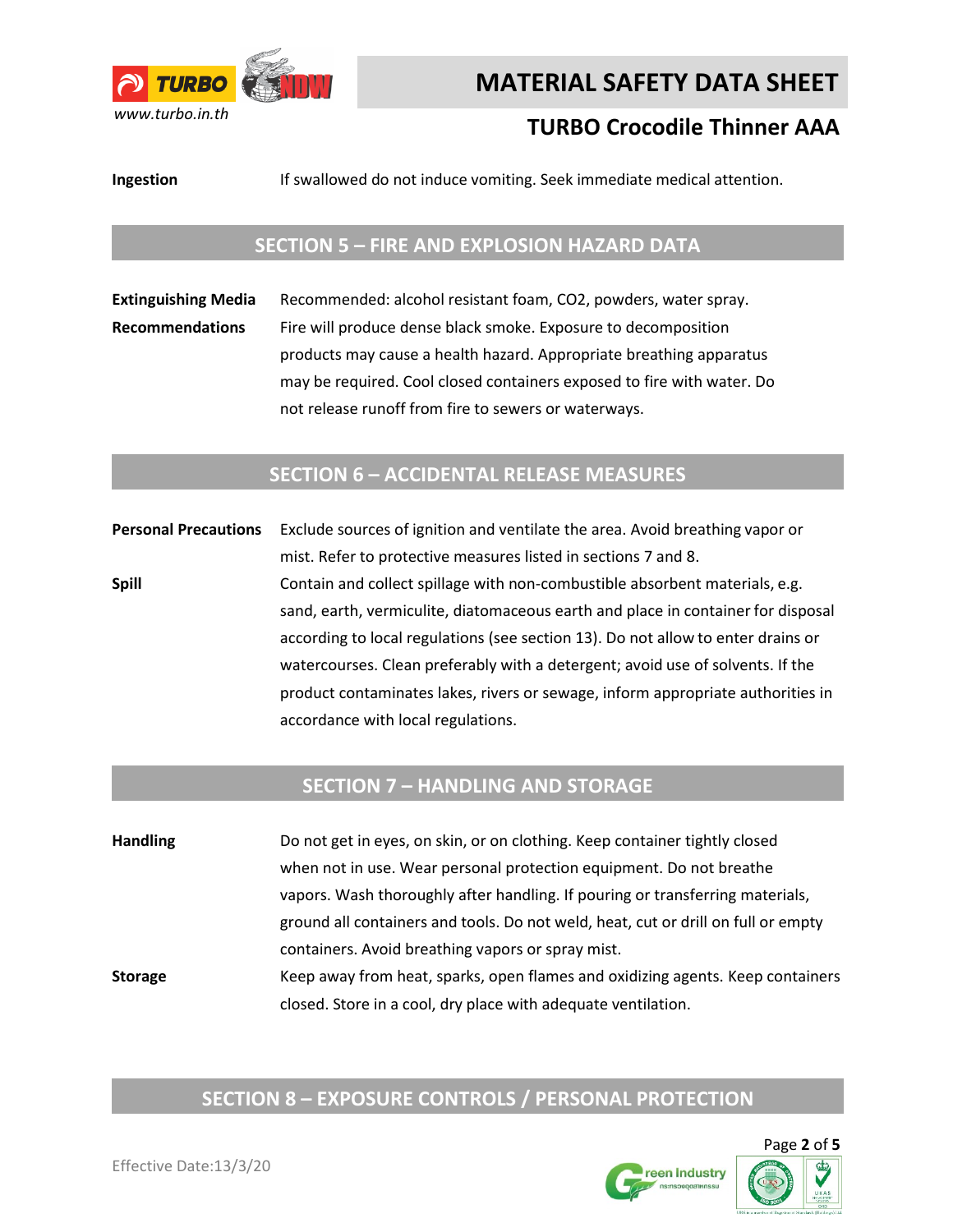



### **TURBO Crocodile Thinner AAA**

|             | Engineering Measures Provide forced air ventilation when applying in confined spaces.     |
|-------------|-------------------------------------------------------------------------------------------|
|             | Respiratory Protection Unlikely to be necessary. Use approved chemical filter respirator. |
| Eyes        | Safety glasses or chemical eye goggles are suggested.                                     |
| Hands       | Non-natural, non-butyl rubber gloves are recommended.                                     |
| <b>Skin</b> | Use protective clothing. Remove contaminated clothing and wash the affected               |
|             | with soap and water.                                                                      |

# **SECTION 9 – PHYSICAL AND CHEMICAL PROPERTIES**

| Liquid       |
|--------------|
| Clear        |
| Solvent odor |
| 0.80-0.85    |
|              |
| Insoluble    |
|              |

#### **SECTION 10 – STABILITY AND REACTIVITY**

**Stability** Stable under recommended storage and handling conditions (see section 7). Hazardous Decomposition Products carbon monoxide, carbon dioxide, smoke, oxides of nitrogen. **Strong exothermic reactions** oxidizing agents, strong alkalis, strong acids.

#### **SECTION 11 – TOXICOLOGICAL INFORMATION**

Not Available

**SECTION 12 – ECOLOGICAL INFORMATION**

Prolonged or repeated contact may cause chronic dermatitis. Appreciable evaporation to air is expected in the environment.



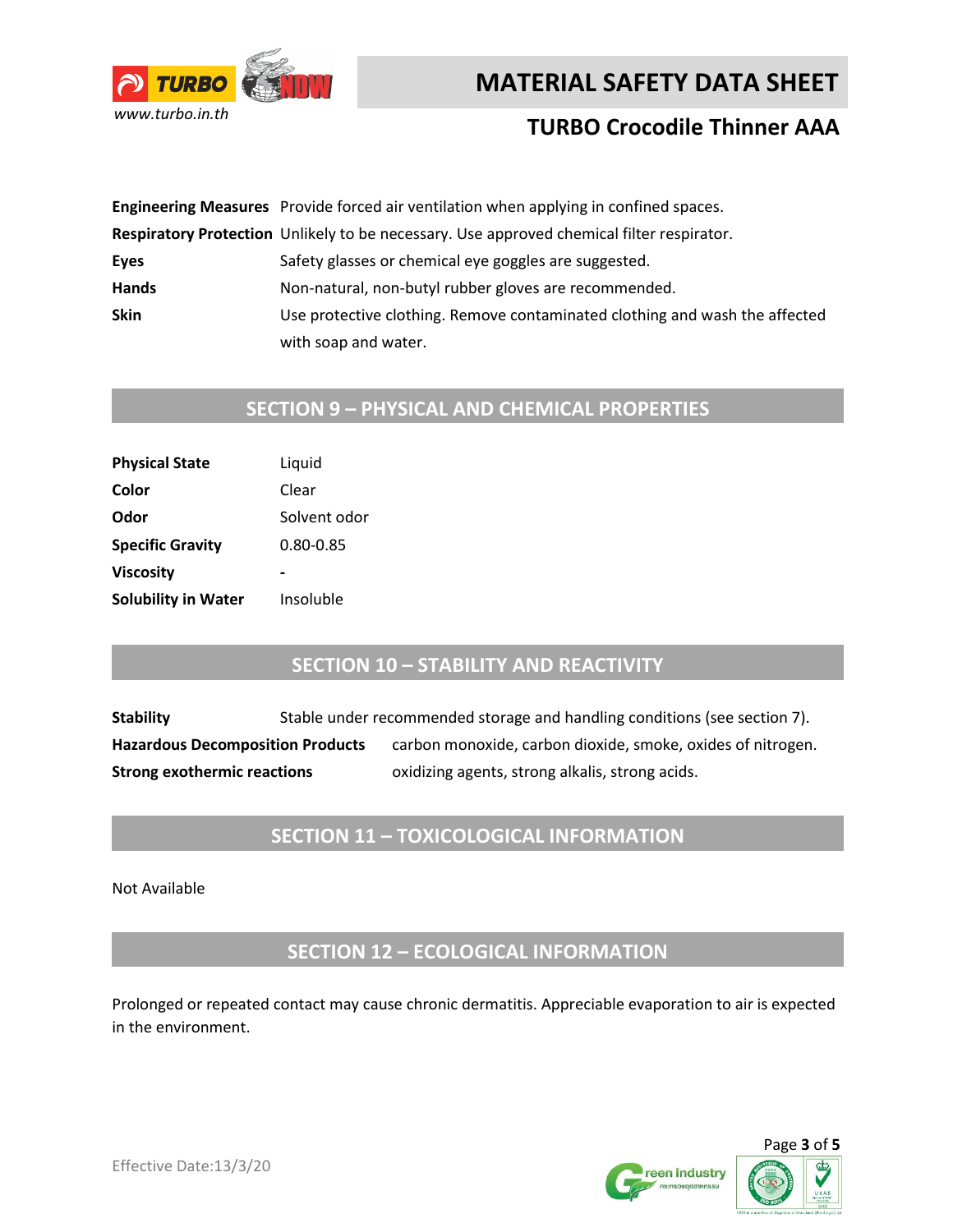

**MATERIAL SAFETY DATA SHEET** 

## **TURBO Crocodile Thinner AAA**

#### **SECTION 13 – DISPOSAL CONSIDERATIONS**

#### **Method of disposal**

The generation of waste should be avoided or minimised wherever possible. Empty containers or liners may retain some product residues. This material and its container must be disposed of in a safe way. Dispose of surplus and non-recyclable products via a licensed waste disposal contractor. Disposal of this product, solutions and any by-products should at all times comply with the requirements of environmental protection and waste disposal legislation and any regional local authority requirements. Avoid dispersal of spilt material and runoff and contact with soil, waterways, drains and sewers.

#### **SECTION 14 – TRANSPORT INFORMATION**

| Proper shipping name Thinner Solvent |      |
|--------------------------------------|------|
| Packing Group                        | ш    |
| <b>Hazard Class</b>                  | κ    |
| UN No.                               | 1263 |

#### **SECTION 15 – REGULATORY INFORMATION**

Highly flammable Harmful by inhalation, in contact with skin and if swallowed Irritating to eye and skin Keep out of reach of children Keep away from sources of ignition – No Smoking Do not breathe gas/fumes/vapour/spray Avoid contact with skin and eyes Wear suitable protective clothing, gloves and eye/face protection

#### **SECTION 16 – OTHER INFORMATION**

This document could not be used for certifying the quality of the product.

This document presents the information of the product and to be used for safety only.

**Remark** The above information and data given here is based on test, experiences that